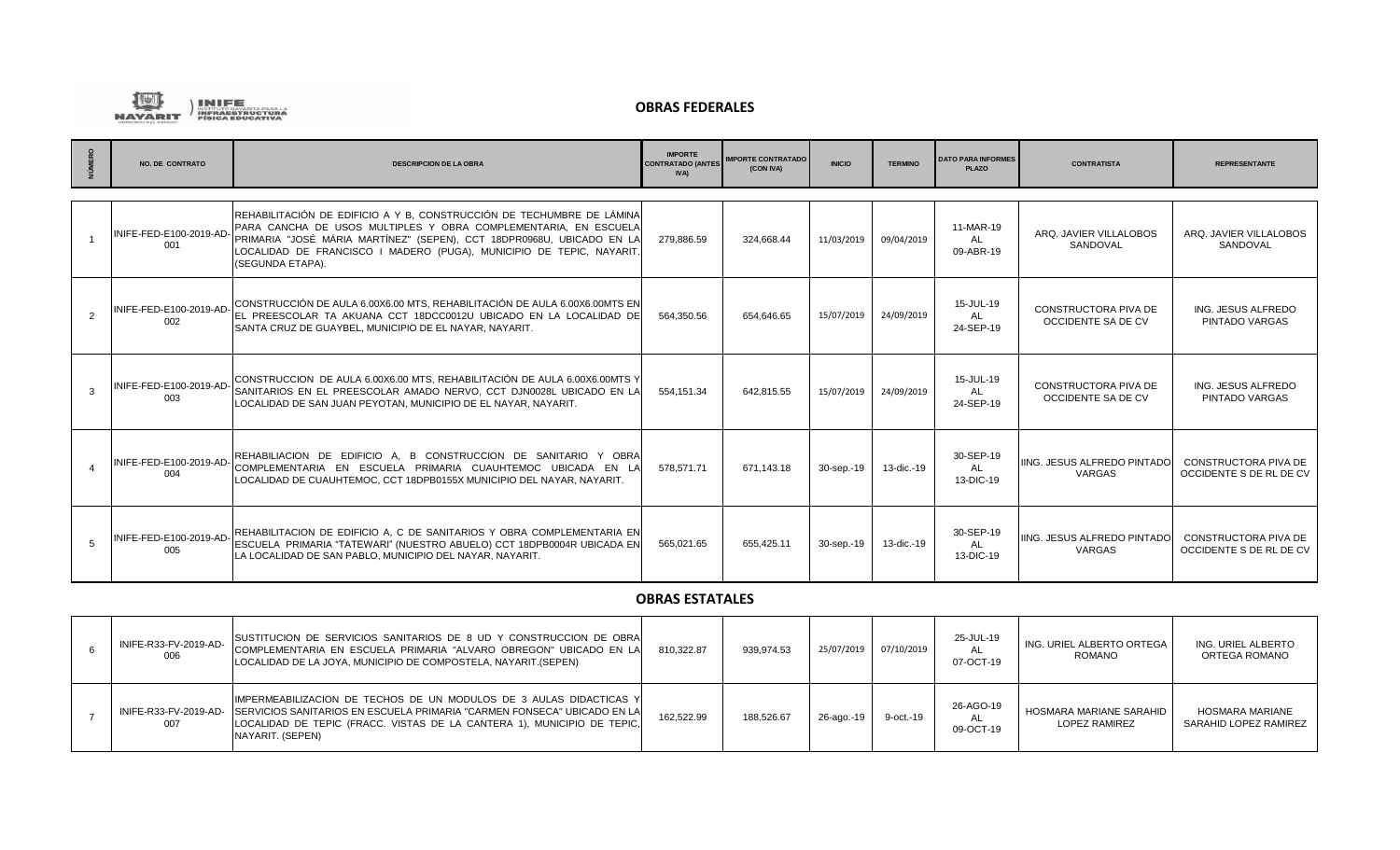

| <b>NÚMERO</b> | <b>NO. DE CONTRATO</b>       | <b>DESCRIPCION DE LA OBRA</b>                                                                                                                                                                                                                                                                  | <b>IMPORTE</b><br>ONTRATADO (ANTES<br><b>IVA</b> | <b>MPORTE CONTRATADO</b><br>(CON IVA) | <b>INICIO</b> | <b>TERMINO</b> | <b>DATO PARA INFORMES</b><br><b>PLAZO</b> | <b>CONTRATISTA</b>                                                            | <b>REPRESENTANTE</b>                           |
|---------------|------------------------------|------------------------------------------------------------------------------------------------------------------------------------------------------------------------------------------------------------------------------------------------------------------------------------------------|--------------------------------------------------|---------------------------------------|---------------|----------------|-------------------------------------------|-------------------------------------------------------------------------------|------------------------------------------------|
| $\mathbf{a}$  | INIFE-R33-FV-2019-AD-<br>008 | REPARACION GENERAL DE AULA DIDACTICA 6.00X8.00 MTS Y MONUMENTO ENI<br>PREESCOLAR "JUSTO SIERRA" UBICADA EN LA LOCALIDAD DE EL PARANAL,<br>MUNICIPIO DE COMPOSTELA, NAYARIT.(SEPEN)                                                                                                             | 317,036.59                                       | 367.762.44                            | 26-ago.-19    | 14-oct.-19     | 26-AGO-19<br><b>AL</b><br>14-OCT-19       | <b>RAUL ROSAS OREGEL</b>                                                      | RAUL ROSAS OREGEL                              |
| 9             | INIFE-R33-FV-2019-AD-<br>009 | REHABILITACIÓN DE TECHOS DE MÓDULOS "A" Y "C" EN ESCUELA PRIMARIA<br>"REFORMA AGRARIA" UBICADA EN LA LOCALIDAD DE JALCOCOTAN. MUNICIPIO DE<br>SAN BLAS, NAYARIT (SEPEN) (REMANENTES DE MONETIZACIÓN 2018)                                                                                      | 128.937.67                                       | 149.567.70                            | 26-ago.-19    | 21-sep.-19     | 26-AGO-19<br>AL<br>21-SEP-19              | SERVICIOS PROFECIONALES<br>DEARQUITECTURA DISEÑO Y<br>DECORACION SA DE CV     | TERESA PEÑA PALOMERA                           |
| 10            | INIFE-R33-FV-2019-AD-<br>010 | CONSTRUCCION DE MODULO DE SERVICIOS SANITARIOS DE 8 UD, OBRA<br>COMPLEMENTARIA Y REHABILITACION DE IMPERMEABILIZANTE EN MODULO DE 4<br>AULAS DE 6.00 X 8.00 MTS. EN TELESECUNDARIA "ADOLFO LOPEZ MATEOS" UBICADA<br>EN LA LOCALIDAD DEL TIZATE, MUNICIPIO DE SANTIAGO IXCUINTLA, NAYARIT. (SE) | 793,025.87                                       | 919,910.01                            | 9-sep.-19     | 22-nov.-19     | 09-SEP-19<br>AL<br>22-NOV-19              | <b>GABRIEL ANTONIO ORTIZ</b><br><b>BORREGO</b>                                | <b>GABRIEL ANTONIO ORTIZ</b><br><b>BORREGO</b> |
| 11            | INIFE-R33-FV-2019-AD-<br>011 | CONSTRUCCION DE AULA DIDACTICA AISLADA DE 6.00X8.00 MTS, SERVICIOS<br>SANITARIOS 4 UD Y OBRA COMPLEMENTARIA EN EL ALBERGUE PARA NIÑOS<br>MIGRANTES UBICADO EN LA LOCALIDAD DE camichin de jauja municipio de tepic, nayarit                                                                    | 758,490.55                                       | 879,849.04                            | 30-sep.-19    | 13-dic.-19     | 30-SEP-19<br>AL<br>13-DIC-19              | LUIS RAMON GARCIA RAMIREZ                                                     | <b>LUIS RAMON GARCIA</b><br><b>RAMIREZ</b>     |
| 8             | INIFE-R33-FV-2019-AD-<br>012 | REHABILITACIÓN DE TECHOS EN AULAS DIDÁCTICAS Y SERVICIOS SANITARIOS DE 4<br>UD EN ESCUELA TELESECUNDARIA "GENERAL FRANCISCO VILLA" UBICADA EN LA S<br>LOCALIDAD DEL LLANO DE LA CRUZ, MUNICIPIO DE ACAPONETA, NAYARIT. (SE)                                                                    | 416,512.53                                       | 483,154.53                            | 20/12/2019    | 17/02/2020     | 20-DIC-19<br>AL<br>17-FEB-20              | FERNANDO SOTO LOPEZ                                                           | FERNANDO SOTO LOPEZ                            |
| 13            | INIFE-R33-FV-2019-AD-<br>013 | CONSTRUCCION DE SERVICIOS SANITARIOS BARDEO PERIMETRAL MIXTO Y OBRA<br>COMPLEMENTARIA EN ESCUELA INDIGENA PROF. GABRIEL VILLAVICENCIA SANCHEZ<br>UBICADO EN LA LOCALIDAD DE PACHECOS, MUNICIPIO DE HUAJICORI NAYARIT.                                                                          | 882,791.04                                       | 1,024,037.61                          | 30-sep.-19    | 13-dic.-19     | 30-SEP-19<br>AL<br>13-DIC-19              | DALI CONSTRUCTORES Y<br>CONSULTORES S DE RL DE CV                             | JOSE ISMAEL GUARDADO<br>LIMA                   |
| 14            | INIFE-R33-FV-2019-AD-<br>014 | REHABILITACION DE AULAS DIDACTICAS Y SERVICOS SANITARIOS EN<br>TELESECUNDARIA MARTIN LOPEZ BELTRAN UBICADA EN LA LOCALIDAD DE EL<br>RECODO MUNICIPIO DE ACAPONETA, NAYARIT (SE)                                                                                                                | 885.611.62                                       | 1.027.309.48                          | 30-sep.-19    | 13-dic.-19     | 30-SEP-19<br><b>AL</b><br>13-DIC-19       | <b>INGENIERIA APLICADA Y</b><br>PROYECTOS DE LA BAHIA S DE<br><b>RL DE CV</b> | HILDA ELIZABETH<br>RODRIGUEZ OREGEL            |
| 15            | INIFE-R33-FV-2019-AD-<br>015 | CONSTRUCCION POR SUSTITUCION DE SERVICIOS SANITARIOS DE 8 UD OBRA<br>COMPLEMENTARIA Y TERMINACION DE CERCO DE MALLA PERIMETRAL DE 60ML EN<br>ESCUELA PRIMARIA RICARDO FLORES MAGON COL. PRIETO CRISPIN (SEPEN)                                                                                 | 881,984.14                                       | 1,023,101.60                          | 30-sep.-19    | 13-dic.-19     | 30-SEP-19<br><b>AL</b><br>13-DIC-19       | EDUARDO ESTRADA AGUIAR                                                        | <b>EDUARDO ESTRADA</b><br><b>AGUILAR</b>       |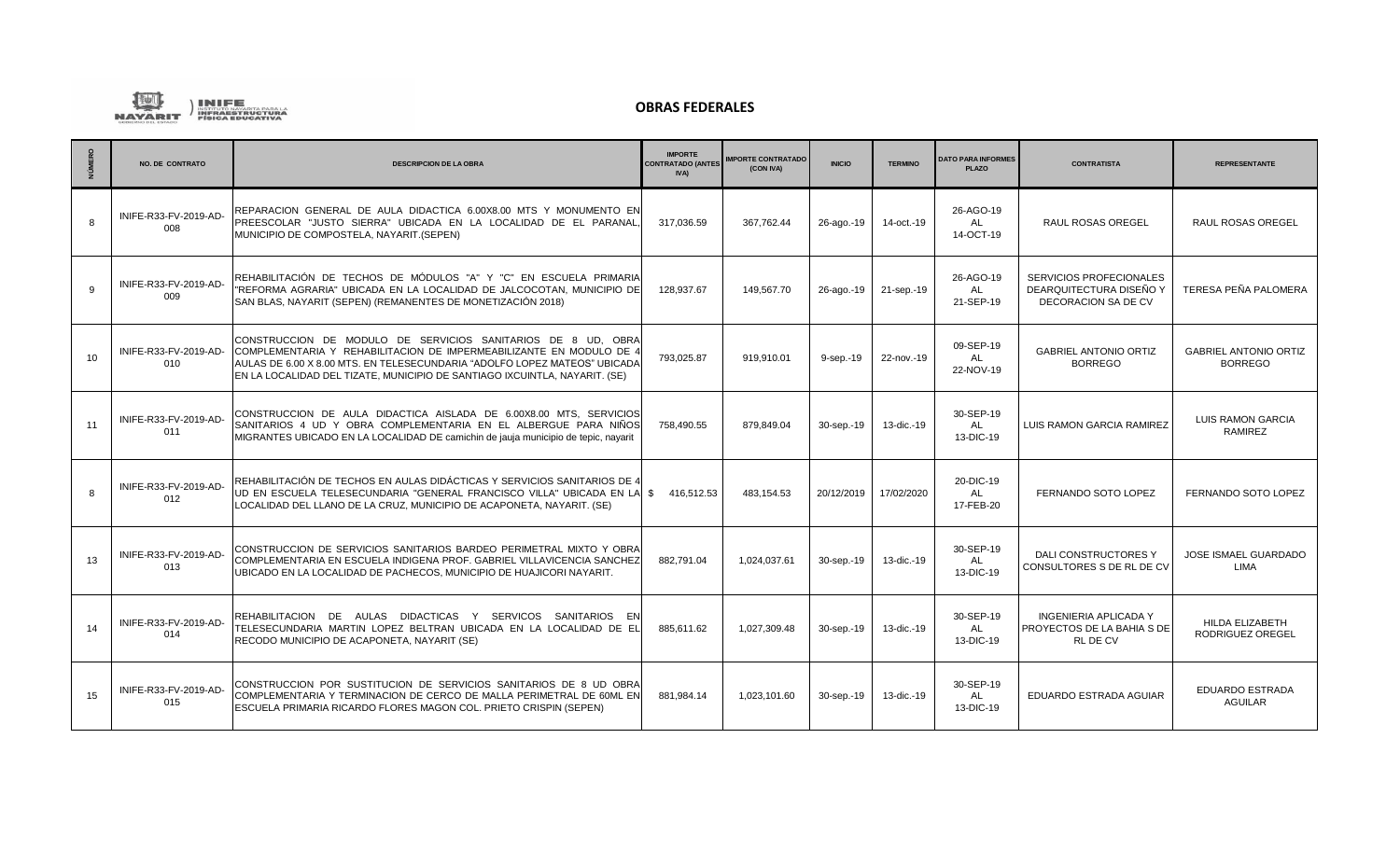

| NÚMERO | <b>NO. DE CONTRATO</b>       | <b>DESCRIPCION DE LA OBRA</b>                                                                                                                                                                                                                               | <b>IMPORTE</b><br>CONTRATADO (ANTES<br><b>IVA)</b> | <b>IMPORTE CONTRATADO</b><br>(CON IVA) | <b>INICIO</b>                      | <b>TERMINO</b>                       | <b>DATO PARA INFORMES</b><br><b>PLAZO</b>                                     | <b>CONTRATISTA</b>                                          | <b>REPRESENTANTE</b>                           |
|--------|------------------------------|-------------------------------------------------------------------------------------------------------------------------------------------------------------------------------------------------------------------------------------------------------------|----------------------------------------------------|----------------------------------------|------------------------------------|--------------------------------------|-------------------------------------------------------------------------------|-------------------------------------------------------------|------------------------------------------------|
| 16     | INIFE-R33-FV-2019-AD-<br>016 | CONSTRUCCION DE BARDEO PERIMETRAL. ACCESO Y ANDADOR EN LA "UNIDAD DEI<br>SERVICIOS DE APOYO A LA EDUCACION REGULAR" (SEPEN) CCT 18FUA0019D \$<br>UBICADA EN LA LOCALIDAD DE TEPIC (COL. PEÑITA), MUNICIPIO DE TEPIC, NAYARIT.                               | 480,035.45                                         | 556,841.12                             | 11 DE<br><b>OCTUBRE</b><br>DE 2019 | 09 DE<br><b>DICIEMBRE</b><br>DE 2019 | 11 DE OCTUBRE<br>DE 2019<br><b>AL</b><br>09 DE<br><b>DICIEMBRE DE</b><br>2019 | <b>CONSTRUCTORA Y</b><br>ARRENDADORA BRUDER S.A<br>DE C.V.  | OSCAR ALBERTO LEON<br><b>GUTIERREZ</b>         |
| 17     | INIFE-R33-FV-2019-AD-<br>017 | CONSTRUCCION DE SERVICIOS SANITARIOS DE 4 UD, REHABILITACION DE 1 AULA,<br>CERCO DE MALLA Y OBRA COMPLEMENTARIA EN PREESCOLAR "FRANCISCO<br>GONZALEZ BOCANEGRA" UBICADO EN LA LOCALIDAD DE OJO DE AGUA EL TEJON<br>MUNICIPIO DE ACAPONETA, NAYARIT. (SEPEN) | 732,372.52                                         | 849.552.12                             | 11 DE<br><b>OCTUBRE</b><br>DE 2019 | 19 DE<br><b>DICIEMBRE</b><br>DE 2019 | 11 DE OCTUBRE<br>DE 2019<br><b>AL</b><br>19 DE<br><b>DICIEMBRE DE</b><br>2019 | ARQ. EDGAR PALAFOX<br><b>PALACIOS</b>                       | ARQ. EDGAR PALAFOX<br><b>PALACIOS</b>          |
| 18     | INIFE-R33-FV-2019-AD-<br>018 | ISUSTITUCION DE CANCHA DE USOS MULTIPLES Y CONSTRUCCION DE BARDEO<br>CIEGO EN ESCUELA PRIMARIA "JUANA DE ASBAJE" UBICADA EN LA CIUDAD DE \$<br>TEPIC, MUNICIPIO DE TEPIC, NAYARIT. (SE)                                                                     | 527.602.03                                         | 612.018.35                             | 11 DE<br>OCTUBRE  <br>DE 2019      | 09 DE<br><b>DICIEMBRE</b><br>DE 2019 | 11 DE OCTUBRE<br>DE 2019<br>AL<br>09 DE<br><b>DICIEMBRE DE</b><br>2019        | <b>CONSTRUCTORA Y</b><br>ARRENDADORA BRUDER S.A.<br>DE C.V. | OSCAR ALBERTO LEON<br><b>GUTIERREZ</b>         |
| 19     | INIFE-R33-FV-2019-AD-<br>019 | CONSTRUCCION DE BARDEO PERIMETRAL, AMPLIACION DE PLAZA CIVICA EN<br>PREESCOLAR "NUEVA GALICIA" UBICADO EN LA LOCALIDAD DE COMPOSTELA. S<br>MUNICIPIO DE COMPOSTELA, NAYARIT. (SE)                                                                           | 702.071.93                                         | 814.403.44                             | 21 DE<br><b>OCTUBRE</b><br>DE 2019 | 19 DE<br><b>DICIEMBRE</b><br>DE 2019 | 21 DE OCTUBRE<br>DE 2019<br><b>AL</b><br>19 DE<br><b>DICIEMBRE DE</b><br>2019 | <b>CONSTRUCCIONES NAYVILLA</b><br>S.A. DE C.V.              | ING. JOSE ANTONIO<br><b>VILLARREAL RAMIREZ</b> |
| 20     | INIFE-R33-FV-2019-AD-<br>020 | CONSTRUCCION DE AULA DE MEDIOS EN ESCUELA TELESECUNDARIA "MIGUEL<br>GARCIA MONTAÑO" UBICADA EN LA CIUDAD DE SAUTA, MUNICIPIO DE SANTIAGO \$<br>IXCUINTLA, NAYARIT. (SE)                                                                                     | 781,152.49                                         | 906.136.89                             | 21 DE<br><b>OCTUBRE</b><br>DE 2019 | 29 DE<br><b>DICIEMBRE</b><br>DE 2019 | 21 DE OCTUBRE<br>DE 2019<br>AL<br>29 DE<br><b>DICIEMBRE DE</b><br>2019        | ING. FAUSTO ARMANDO<br><b>UGARTE SOTELO</b>                 | ING. FAUSTO ARMANDO<br>UGARTE SOTELO           |
| 21     | INIFE-R33-FV-2019-AD-<br>021 | SUSTITUCION DE ESCALERAS EN ESCUELA PRIMARIA "AMADO NERVO" UBICADA EN \$ 289,193.32<br>LA CIUDAD DE TEPIC, MUNICIPIO DE TEPIC, NAYARIT. (SE)                                                                                                                |                                                    | 335.464.25                             | 21 DE<br><b>OCTUBRE</b><br>DE 2019 | 04 DE<br><b>DICIEMBRE</b><br>DE 2019 | 21 DE OCTUBRE<br>DE 2019<br>AL<br>04 DE<br><b>DICIEMBRE DE</b><br>2019        | <b>GAIA PROYECTO Y</b><br>CONSTRUCCION S.A. DE C.V.         | ARQ. KARLA LILIANA ZEPEDA<br>LAMAS             |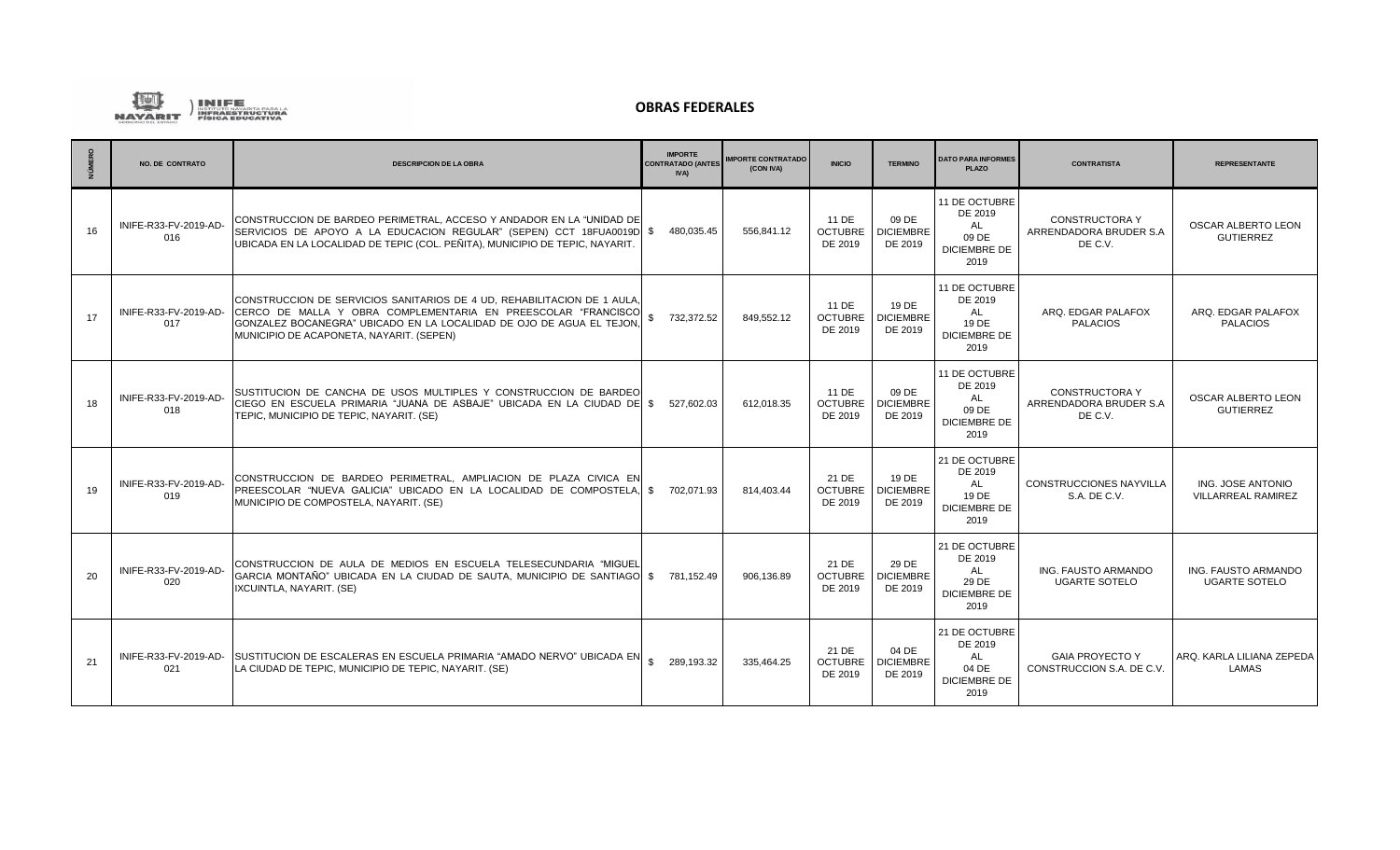

| NÚMERO | <b>NO. DE CONTRATO</b>          | <b>DESCRIPCION DE LA OBRA</b>                                                                                                                                                                                                                                                                                               | <b>IMPORTE</b><br><b>CONTRATADO (ANTES)</b><br><b>IVA</b> | <b>IMPORTE CONTRATADO</b><br>(CON IVA) | <b>INICIO</b>                      | <b>TERMINO</b>                       | <b>DATO PARA INFORMES</b><br><b>PLAZO</b>                                     | <b>CONTRATISTA</b>                                  | <b>REPRESENTANTE</b>                       |
|--------|---------------------------------|-----------------------------------------------------------------------------------------------------------------------------------------------------------------------------------------------------------------------------------------------------------------------------------------------------------------------------|-----------------------------------------------------------|----------------------------------------|------------------------------------|--------------------------------------|-------------------------------------------------------------------------------|-----------------------------------------------------|--------------------------------------------|
| 22     | INIFE-R33-FV-2019-AD-<br>022    | CONSTRUCCION DE BARDEO PERIMETRAL EN ESCUELA PRIMARIA "IGNACIO<br>RAMIREZ" UBICADO EN LA LOCALIDAD DE EL AGUAJE, MUNICIPIO DE ACAPONETA, \$819,647.01<br>NAYARIT. (SEPEN) (REMANENTES DE MONETIZACION 2018)                                                                                                                 |                                                           | 950,790.53                             | 21 DE<br><b>OCTUBRE</b><br>DE 2019 | 29 DE<br><b>DICIEMBRE</b><br>DE 2019 | 21 DE OCTUBRE<br>DE 2019<br><b>AL</b><br>29 DE<br><b>DICIEMBRE DE</b><br>2019 | ARQ. JOSE ISABEL PACHECO<br><b>ROSALES</b>          | ARQ. JOSE ISABEL PACHECO<br><b>ROSALES</b> |
| 23     | INIFE-R33-FV-2019-AD-<br>023    | SUSTITUCION DE BANQUETA PERIMETRAL EN "INTERNADO JUAN ESCUTIA" UBICADO<br>EN LA CIUDAD DE TEPIC, MUNICIPIO DE TEPIC, NAYARIT. (SEPEN) (REMANENTES DE   \$ 579,795.70<br>MONETIZACION 2019)                                                                                                                                  |                                                           | 672,563.01                             | 21 DE<br><b>OCTUBRE</b><br>DE 2019 | 19 DE<br><b>DICIEMBRE</b><br>DE 2019 | 21 DE OCTUBRE<br>DE 2019<br>AL<br>19 DE<br><b>DICIEMBRE DE</b><br>2019        | ING. URIEL ALBERTO ORTEGA<br>ROMANO                 | ING. URIEL ALBERTO<br>ORTEGA ROMANO        |
| 24     | INIFE-R33-FV-2019-AD-<br>024    | SUSTITUCION DE 65 ML DE BARDEO PERIMETRAL TIPO CIEGO EN PREESCOLAR<br>"EULOGIO PARRA" UBICADO EN LA LOCALIDAD DE MAZATAN. MUNICIPIO DEI \$<br>COMPOSTELA, NAYARIT. (SEPEN)                                                                                                                                                  | 301.484.44                                                | 349.721.95                             | 21 DE<br><b>OCTUBRE</b><br>DE 2019 | 04 DE<br><b>DICIEMBRE</b><br>DE 2019 | 21 DE OCTUBRE<br>DE 2019<br>AL<br>04 DE<br><b>DICIEMBRE DE</b><br>2019        | <b>GAIA PROYECTO Y</b><br>CONSTRUCCION S.A. DE C.V. | ARQ. KARLA LILIANA ZEPEDA<br>LAMAS         |
| 25     | INIFE-R33-FV-2019-AD-<br>025    | REHABILITACION Y/O CONSTRUCCION DE SERVICIOS SANITARIOS EN ESCUELA<br>TELESECUNDARIA "JUAN CAMACHO ARELLANO" UBICADA EN LA LOCALIDAD DE  \$ 401.454.31<br>MOJOCUAUTLA, MUNICIPIO DE ROSAMORADA, NAYARIT, (SE)                                                                                                               |                                                           | 465.687.00                             | 21 DE<br><b>OCTUBRE</b><br>DE 2019 | 19 DE<br><b>DICIEMBRE</b><br>DE 2019 | 21 DE OCTUBRE<br>DE 2019<br>AL<br>19 DE<br><b>DICIEMBRE DE</b><br>2019        | <b>GIRG GRUPO CONSTRUCTOR</b><br>S.A. DE C.V.       | ING. RAUL IBARRA GARCIA                    |
| 26     | INIFE-R33-FV-2019-AD-<br>026    | IMPERMEABILIZACIÓN DE TECHOS DE 2 AULAS DIDACTICAS Y SERVICIOS<br>SANITARIOS, SUSTITUCIÓN DE TECHO EN AULA DE 6.00 X 8.00 MTS Y<br>REHABILITACIÓN DE SERVICIOS SANITARIOS. EN ESCUELA TELESECUNDARIA \$<br>"FELIPE CARRILLO PUERTO" UBICADA EN LA LOCALIDAD DE AGUAMILPA, MUNICIPIO<br>DE BAHÍA DE BANDERAS, NAYARIT. (SE). | 726.265.42                                                | 842.467.89                             | 10/12/2019                         | 22/02/2020                           | 10-DIC-19<br>AL<br>22-FEB-20                                                  | ING. ALEJANDRO MURILLO<br><b>MEDINA</b>             | G.I. ALEJANDRO S.A. DE C.V.                |
| 27     | INIFE-R33-FVIII-2019-AD-<br>027 | CONSTRUCCION DE ESTRUCTURA CON MEMBRANA ARQUITECTONICA EN PATIO<br>CIVICO EN PREESCOLAR "JAIME TORRES BODET" UBICADA EN LA CIUDAD DE TEPIC.<br>MUNICIPIO DE TEPIC, NAYARIT.                                                                                                                                                 | 456.704.89<br><b>S</b>                                    | 529,777.67                             | 31 DE<br><b>OCTUBRE</b><br>DE 2019 | 19 DE<br><b>DICIEMBRE</b><br>DE 2019 | 31 DE OCTUBRE<br>DE 2019<br><b>AL</b><br>19 DE<br><b>DICIEMBRE DE</b><br>2019 | OMAR ALBERTO BONILLA<br><b>LOPEZ</b>                | OMAR ALBERTO BONILLA<br>LOPEZ              |
| 28     | INIFE-R33-FV-2019-AD-<br>028    | TERMINACION DE TECHUMBRE Y CANCHA DE USOS MULTIPLES EN ESCUELA<br>PRIMARIA "LUIS ECHEVERRIA" UBICADA EN LA CIUDAD DE TEPIC, COL. EL MIRADOR, S 593,917.15<br>MUNICIPIO DE TEPIC, NAYARIT. (SEPEN) (REMANENTES 2019)                                                                                                         |                                                           | 688.943.89                             | 11/11/2019                         | 25/12/2019                           | 11-NOV-19<br>AL<br>25-DIC-19                                                  | VERTICE 3 S. S. DE R.L. DE C.V.                     | ARQ. JAVIER VILLALOBOS<br>SANDOVAL         |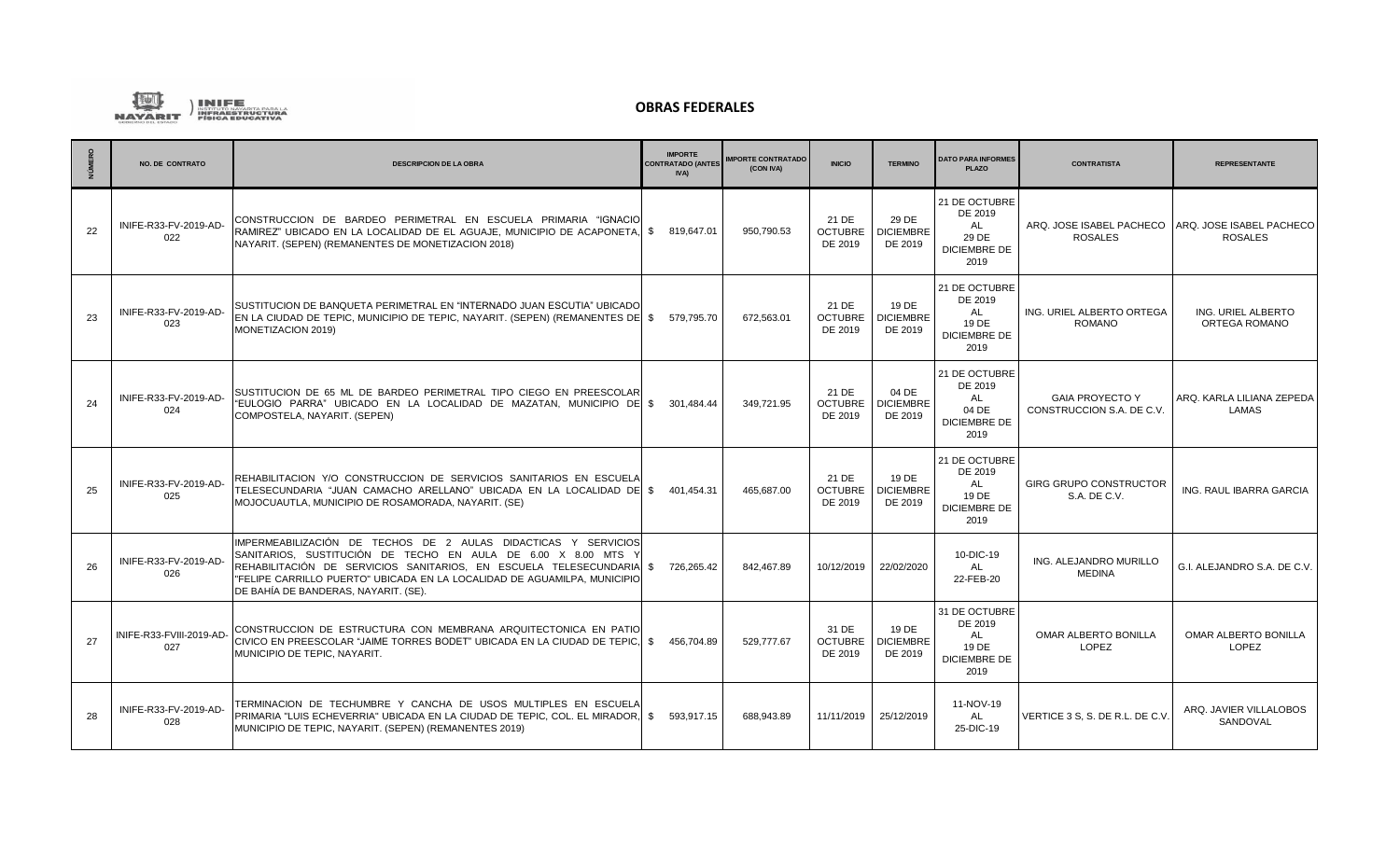

|    | <b>NO. DE CONTRATO</b>          | <b>DESCRIPCION DE LA OBRA</b>                                                                                                                                                                                                                                                                                                   | <b>IMPORTE</b><br><b>CONTRATADO (ANTES</b><br><b>IVA)</b> | <b>IMPORTE CONTRATADO</b><br>(CON IVA) | <b>INICIO</b> | <b>TERMINO</b> | <b>DATO PARA INFORMES</b><br><b>PLAZO</b> | <b>CONTRATISTA</b>                                         | <b>REPRESENTANTE</b>                    |
|----|---------------------------------|---------------------------------------------------------------------------------------------------------------------------------------------------------------------------------------------------------------------------------------------------------------------------------------------------------------------------------|-----------------------------------------------------------|----------------------------------------|---------------|----------------|-------------------------------------------|------------------------------------------------------------|-----------------------------------------|
| 29 | INIFE-R33-FV-2019-AD-<br>029    | REHABILITACION DE SERVICIOS SANITARIOS EN PRIMARIA "JUSTO SIERRA" UBICADA<br>EN LA LOCALIDAD DE TUXPAN, MUNICIPIO DE TUXPAN, NAYARIT. (SE)                                                                                                                                                                                      | 328.540.64                                                | 381.107.14                             | 25/11/2019    | 23/01/2020     | 25-NOV-19<br><b>AL</b><br>23-ENE-20       | <b>GIRG GRUPO CONSTRUCTOR</b><br>S.A. DE C.V.              | ING. RAUL IBARRA GARCIA                 |
| 30 | INIFE-R33-FV-2019-AD-<br>030    | TERMINACION DE AULA DIDACTICA E IMPERMEABILIZACION GENERAL DE TECHOS<br>EN ESCUELA TELESECUNDARIA "CIPRIANO LIZAMA SOLIS" UBICADO EN LA<br>LOCALIDAD DE COFRADIA DE CHOCOLON, MUNICIPIO DE XALISCO, NAYARIT. (SE<br>(REMANENTES 2019)                                                                                           | 342,238.43                                                | 396.996.58                             | 02/12/2019    | 20/01/2020     | 02-DIC-19<br><b>AL</b><br>20-ENE-20       | ARQ. JUAN MANUEL MONTES<br><b>GOMEZ</b>                    | ARQ. JUAN MANUEL MONTES<br><b>GOMEZ</b> |
| 31 | INIFE-R33-FV-2019-AD-<br>031    | CONSTRUCCION DE DESAYUNADOR EN ESCUELA PRIMARIA "ESTADO DE<br>TAMAULIPAS" UBICADO EN LA LOCALIDAD DE PUERTA AZUL, MUNICIPIO DE SANTIGO \$ 379,054.20<br>IXCUINTLA, NAYARIT. (SEPEN) (REMANENTES 2019)                                                                                                                           |                                                           | 439.702.87                             | 02/12/2019    | 20/01/2020     | 02-DIC-19<br>AL<br>20-ENE-20              | ARQ. JOSE LUIS LOPEZ<br><b>BENITEZ</b>                     | ARQ. JOSE LUIS LOPEZ<br><b>BENITEZ</b>  |
| 32 | INIFE-R33-FVIII-2019-AD-<br>032 | CONSTRUCCION DE SERVICIOS SANITARIOS DE 9 UD. TIPO REGIONAL 6.00X6.00 MTS.<br>OBRA COMPLEMENTARIA (CISTERNA DE 10 M3 Y CUBO DE TINACO) Y OBRA<br>EXTERIOR (PORTICO) EN ESCUELA PRIMARIA "ESTADO DE MICHOACAN" T.V. \$ 762,952.36<br>UBICADO EN LA LOCALIDAD DE TEPIC (COL. PERIODISTAS) MUNICIPIO DE TEPIC,<br>NAYARIT. (SEPEN) |                                                           | 885.024.74                             | 03/01/2020    | 17/03/2020     | 03-ENE-20<br><b>AL</b><br>17-MAR-20       | ARQ. GUADALUPE CORONA<br><b>NAVARRO</b>                    | ARQ. GUADALUPE CORONA<br><b>NAVARRO</b> |
| 33 | INIFE-R33-FV-2019-AD-<br>033    | CONSTRUCCION OBRA COMPLEMENTARIA PARA EL DESALOJO DE AGUAS<br>PLUVIALES EN AREAS CRITICAS (DOCENCIA III Y GLORIETA VEHICULAR) Y ANDADOR<br>PARA EL EDIFICIO DE TURISMO DE LA UNIVERSIDAD TECNOLOGICA DE LA COSTA \$313.515.45<br>UBICADA EN LA LOCALIDAD DE SANTIAGO IXCUINTLA, MUNICIPIO DE SANTIAGO<br>IXCUINTLA, NAYARIT.    |                                                           | 363.677.92                             | 02/12/2019    | 15/01/2020     | 02-DIC-19<br><b>AL</b><br>15-ENE-20       | ING. VALENTINA FERNANDEZ ING. VALENTINA FERNANDEZ<br>CASAS | CASAS                                   |
| 34 | INIFE-R33-FV-2019-AD-<br>034    | CONSTRUCCION DE PATIO CIVICO ADAPTADO A CANCHA EN ESCUELA<br>TELESECUNDARIA "ANTONIO CORTES" UBICADA EN LA LOCALIDAD DE SAN JOSE DEI \$218.425.13<br>GRACIA, MUNICIPIO DE ACAPONETA, NAYARIT. (SE)                                                                                                                              |                                                           | 253.373.15                             | 20/12/2019    | 28/01/2020     | 20-DIC-19<br>AL<br>28-ENE-20              | FERNANDO SOTO LOPEZ                                        | FERNANDO SOTO LOPEZ                     |
| 35 | INIFE-R33-FVIII-2019-AD-<br>035 | CONSTRUCCION DE MURO DE CONTENCION Y BARDEO PERIMETRAL EN<br>PREESCOLAR "AMADO GARCIA AGUAYO" UBICADO EN LA LOCALIDAD DE LAS \$478,900.67<br>DELICIAS, MUNICIPIO DE TEPIC, NAYARIT. (SEPEN)                                                                                                                                     |                                                           | 555,524.78                             | 03/01/2020    | 02/03/2020     | 03-ENE-20<br>AL<br>02-MAR-20              | OMAR ALBERTO BONILLA<br><b>LOPEZ</b>                       | OMAR ALBERTO BONILLA<br>LOPEZ           |
| 36 | INIFE-R33-FV-2019-AD-<br>036    | REHABILITACION ELECTRICA Y MEJORAMIENTO DE SUELO EN 1 AULA REGIONAL<br>6.00X8.00 MTS. EN ESCUELA TELESECUNDARIA "MOISES MOLINA RUIZ" UBICADO EN<br>LA LOCALIDAD DE EL LLANO, MUNICIPIO DE SAN BLAS, NAYARIT. (SE) (PRODUCTOS<br>FINANCIEROS 2019)                                                                               | 182,149.76                                                | 211,293.72                             | 03/01/2020    | 01/02/2020     | 03-ENE-20<br><b>AL</b><br>01-FEB-20       | COROLSA CONSTRUCTORA,<br>S.A. DE C.V.                      | ARQ. ALMA CONTRERAS<br><b>TORRES</b>    |